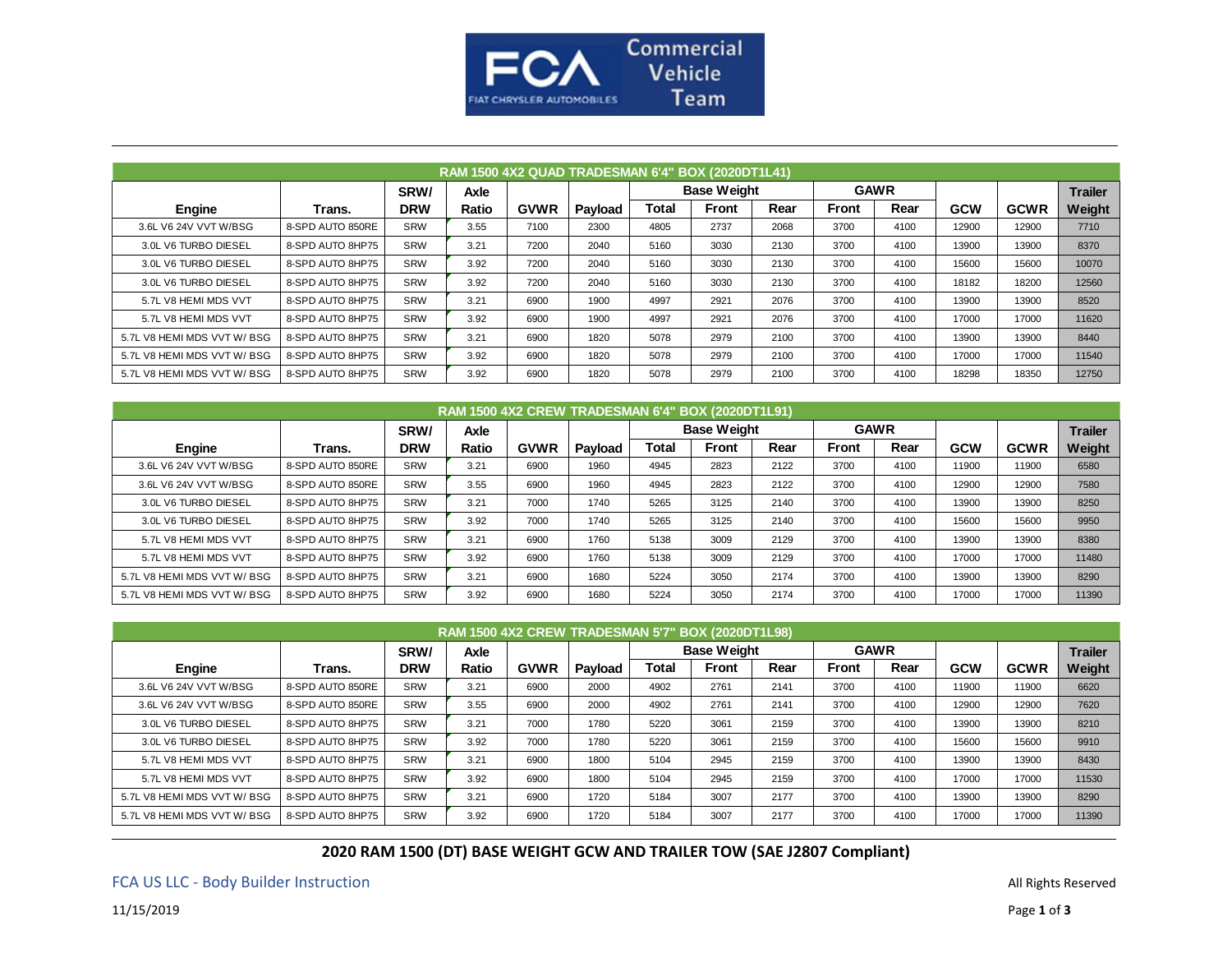

| RAM 1500 4X4 QUAD TRADESMAN 6'4" BOX (2020DT6L41) |                  |            |             |             |         |                    |              |      |              |      |            |             |                |
|---------------------------------------------------|------------------|------------|-------------|-------------|---------|--------------------|--------------|------|--------------|------|------------|-------------|----------------|
|                                                   |                  | SRW/       | <b>Axle</b> |             |         | <b>Base Weight</b> |              |      | <b>GAWR</b>  |      |            |             | <b>Trailer</b> |
| Engine                                            | Trans.           | <b>DRW</b> | Ratio       | <b>GVWR</b> | Payload | Total              | <b>Front</b> | Rear | <b>Front</b> | Rear | <b>GCW</b> | <b>GCWR</b> | Weight         |
| 3.6L V6 24V VVT W/BSG                             | 8-SPD AUTO 850RE | <b>SRW</b> | 3.21        | 6800        | 1810    | 4994               | 2901         | 2092 | 3900         | 4100 | 11900      | 11900       | 6460           |
| 3.6L V6 24V VVT W/BSG                             | 8-SPD AUTO 850RE | <b>SRW</b> | 3.55        | 6800        | 1810    | 4994               | 2901         | 2092 | 3900         | 4100 | 12900      | 12900       | 7460           |
| 3.0L V6 TURBO DIESEL                              | 8-SPD AUTO 8HP75 | SRW        | 3.21        | 7100        | 1750    | 5354               | 3189         | 2164 | 3900         | 4100 | 13900      | 13900       | 8160           |
| 3.0L V6 TURBO DIESEL                              | 8-SPD AUTO 8HP75 | <b>SRW</b> | 3.92        | 7100        | 1750    | 5354               | 3189         | 2164 | 3900         | 4100 | 15600      | 15600       | 9860           |
| 5.7L V8 HEMI MDS VVT                              | 8-SPD AUTO 8HP75 | <b>SRW</b> | 3.21        | 7100        | 1900    | 5198               | 3086         | 2112 | 3900         | 4100 | 13900      | 13900       | 8310           |
| 5.7L V8 HEMI MDS VVT                              | 8-SPD AUTO 8HP75 | SRW        | 3.92        | 7100        | 1900    | 5198               | 3086         | 2112 | 3900         | 4100 | 17000      | 17000       | 11410          |
| 5.7L V8 HEMI MDS VVT W/BSG                        | 8-SPD AUTO 8HP75 | SRW        | 3.21        | 7100        | 1820    | 5278               | 3150         | 2128 | 3900         | 4100 | 13900      | 13900       | 8220           |
| 5.7L V8 HEMI MDS VVT W/BSG                        | 8-SPD AUTO 8HP75 | <b>SRW</b> | 3.92        | 7100        | 1820    | 5278               | 3150         | 2128 | 3900         | 4100 | 17000      | 17000       | 11320          |

| RAM 1500 4X4 CREW TRADESMAN 6'4" BOX (2020DT6L91) |                  |            |             |             |         |                    |              |      |              |      |            |             |                |
|---------------------------------------------------|------------------|------------|-------------|-------------|---------|--------------------|--------------|------|--------------|------|------------|-------------|----------------|
|                                                   |                  | SRW/       | <b>Axle</b> |             |         | <b>Base Weight</b> |              |      | <b>GAWR</b>  |      |            |             | <b>Trailer</b> |
| Engine                                            | Trans.           | <b>DRW</b> | Ratio       | <b>GVWR</b> | Payload | Total              | <b>Front</b> | Rear | <b>Front</b> | Rear | <b>GCW</b> | <b>GCWR</b> | Weight         |
| 3.6L V6 24V VVT W/BSG                             | 8-SPD AUTO 850RE | <b>SRW</b> | 3.21        | 6900        | 1770    | 5125               | 2994         | 2131 | 3900         | 4100 | 11900      | 11900       | 6390           |
| 3.6L V6 24V VVT W/BSG                             | 8-SPD AUTO 850RE | SRW        | 3.55        | 6900        | 1770    | 5125               | 2994         | 2131 | 3900         | 4100 | 12900      | 12900       | 7390           |
| 3.0L V6 TURBO DIESEL                              | 8-SPD AUTO 8HP75 | SRW        | 3.21        | 7200        | 1750    | 5448               | 3295         | 2153 | 3900         | 4100 | 13900      | 13900       | 7850           |
| 3.0L V6 TURBO DIESEL                              | 8-SPD AUTO 8HP75 | SRW        | 3.92        | 7200        | 1750    | 5448               | 3295         | 2153 | 3900         | 4100 | 15600      | 15600       | 9550           |
| 5.7L V8 HEMI MDS VVT                              | 8-SPD AUTO 8HP75 | SRW        | 3.21        | 7100        | 1780    | 5322               | 3179         | 2142 | 3900         | 4100 | 13900      | 13900       | 8190           |
| 5.7L V8 HEMI MDS VVT                              | 8-SPD AUTO 8HP75 | SRW        | 3.92        | 7100        | 1780    | 5322               | 3179         | 2142 | 3900         | 4100 | 17000      | 17000       | 11290          |
| 5.7L V8 HEMI MDS VVT W/BSG                        | 8-SPD AUTO 8HP75 | SRW        | 3.21        | 7100        | 1680    | 5424               | 3244         | 2180 | 3900         | 4100 | 13900      | 13900       | 7980           |
| 5.7L V8 HEMI MDS VVT W/BSG                        | 8-SPD AUTO 8HP75 | SRW        | 3.92        | 7100        | 1680    | 5424               | 3244         | 2180 | 3900         | 4100 | 17000      | 17000       | 11080          |

| RAM 1500 4X4 CREW TRADESMAN 5'7" BOX (2020DT6L98) |                  |            |             |             |         |                    |              |      |              |             |            |             |                |
|---------------------------------------------------|------------------|------------|-------------|-------------|---------|--------------------|--------------|------|--------------|-------------|------------|-------------|----------------|
|                                                   |                  | SRW/       | <b>Axle</b> |             |         | <b>Base Weight</b> |              |      |              | <b>GAWR</b> |            |             | <b>Trailer</b> |
| Engine                                            | Trans.           | <b>DRW</b> | Ratio       | <b>GVWR</b> | Payload | Total              | <b>Front</b> | Rear | <b>Front</b> | Rear        | <b>GCW</b> | <b>GCWR</b> | Weight         |
| 3.6L V6 24V VVT W/BSG                             | 8-SPD AUTO 850RE | SRW        | 3.21        | 6900        | 1810    | 5090               | 2917         | 2173 | 3900         | 4100        | 11900      | 11900       | 6410           |
| 3.6L V6 24V VVT W/BSG                             | 8-SPD AUTO 850RE | SRW        | 3.55        | 6900        | 1810    | 5090               | 2917         | 2173 | 3900         | 4100        | 12900      | 12900       | 7410           |
| 3.0L V6 TURBO DIESEL                              | 8-SPD AUTO 8HP75 | SRW        | 3.21        | 7200        | 1800    | 5398               | 3228         | 2171 | 3900         | 4100        | 13900      | 13900       | 8010           |
| 3.0L V6 TURBO DIESEL                              | 8-SPD AUTO 8HP75 | SRW        | 3.92        | 7200        | 1800    | 5398               | 3228         | 2171 | 3900         | 4100        | 15600      | 15600       | 9710           |
| 5.7L V8 HEMI MDS VVT                              | 8-SPD AUTO 8HP75 | SRW        | 3.21        | 7100        | 1830    | 5272               | 3112         | 2160 | 3900         | 4100        | 13900      | 13900       | 8180           |
| 5.7L V8 HEMI MDS VVT                              | 8-SPD AUTO 8HP75 | SRW        | 3.92        | 7100        | 1830    | 5272               | 3112         | 2160 | 3900         | 4100        | 17000      | 17000       | 11280          |
| 5.7L V8 HEMI MDS VVT W/BSG                        | 8-SPD AUTO 8HP75 | SRW        | 3.21        | 7100        | 1760    | 5341               | 3163         | 2179 | 3900         | 4100        | 13900      | 13900       | 8120           |
| 5.7L V8 HEMI MDS VVT W/BSG                        | 8-SPD AUTO 8HP75 | SRW        | 3.92        | 7100        | 1760    | 5341               | 3163         | 2179 | 3900         | 4100        | 17000      | 17000       | 11220          |

**2020 RAM 1500 (DT) BASE WEIGHT GCW AND TRAILER TOW (SAE J2807 Compliant)**